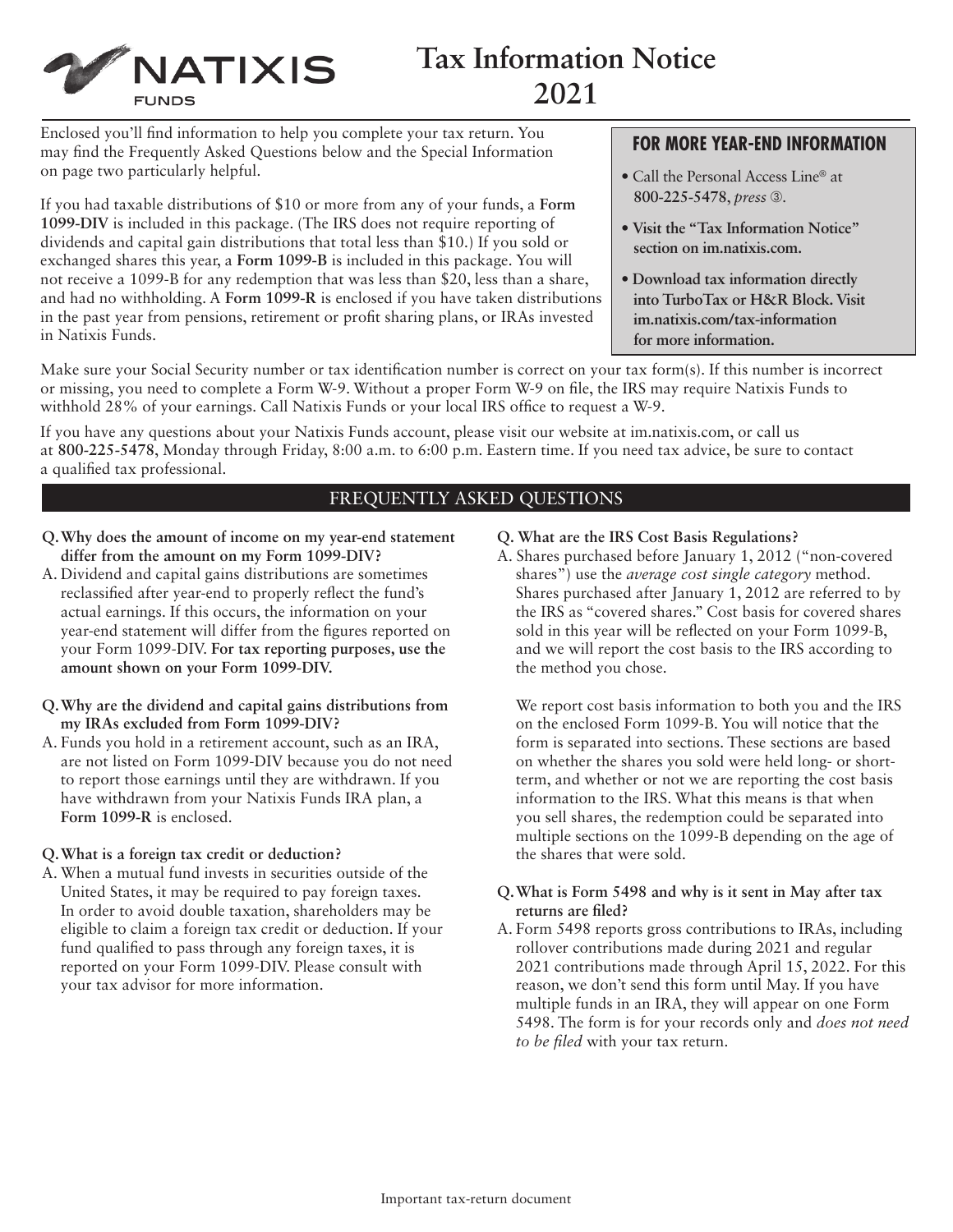# **Corporate dividends received deduction**

The table below is provided to enable **corporate shareholders** to calculate the amount of dividends their fund distributes that qualify for the corporate dividend-received deduction.

| <b>Funds</b>                             | <b>Corporate Dividends</b><br><b>Received Deduction</b> |  |  |  |
|------------------------------------------|---------------------------------------------------------|--|--|--|
| Gateway Equity Call Premium Fund         | 100.000000%                                             |  |  |  |
| Gateway Fund                             | 100.000000%                                             |  |  |  |
| Loomis Sayles Credit Income Fund         | 2.307285%                                               |  |  |  |
| Loomis Sayles Global Allocation Fund     | 53.994507%                                              |  |  |  |
| Loomis Sayles Global Growth Fund         | 100.000000%                                             |  |  |  |
| Loomis Sayles Growth Fund                | 100.000000%                                             |  |  |  |
| Loomis Sayles High Income Fund           | 1.049000%                                               |  |  |  |
| Loomis Sayles International Growth Fund  | 1.440194%                                               |  |  |  |
| Loomis Sayles Investment Grade Bond Fund | 2.074209%                                               |  |  |  |
| Loomis Sayles Strategic Alpha Fund       | 4.919000%                                               |  |  |  |
| Loomis Sayles Strategic Income Fund      | 11.835000%                                              |  |  |  |
| Mirova Global Sustainable Equity Fund    | 10.858938%                                              |  |  |  |
| Mirova US Sustainable Equity Fund        | 8.566000%                                               |  |  |  |
| Natixis Oakmark Fund                     | 100.000000%                                             |  |  |  |
| Natixis Sustainable Future 2015 Fund     | 7.008391%                                               |  |  |  |
| Natixis Sustainable Future 2020 Fund     | 10.766408%                                              |  |  |  |
| Natixis Sustainable Future 2025 Fund     | 11.707733%                                              |  |  |  |
| Natixis Sustainable Future 2030 Fund     | 16.284421%                                              |  |  |  |
| Natixis Sustainable Future 2035 Fund     | 14.682748%                                              |  |  |  |
| Natixis Sustainable Future 2040 Fund     | 15.889072%                                              |  |  |  |
| Natixis Sustainable Future 2045 Fund     | 15.230802%                                              |  |  |  |
| Natixis Sustainable Future 2050 Fund     | 16.000856%                                              |  |  |  |
| Natixis Sustainable Future 2055 Fund     | 16.189478%                                              |  |  |  |
| Natixis Sustainable Future 2060 Fund     | 13.718387%                                              |  |  |  |
| Natixis Sustainable Future 2065 Fund     | 5.690159%                                               |  |  |  |
| Natixis U.S. Equity Opportunities Fund   | 100.000000%                                             |  |  |  |
| Vaughan Nelson Mid Cap Fund              | 34.221133%                                              |  |  |  |
| Vaughan Nelson Select Fund               | 96.269560%                                              |  |  |  |
| Vaughan Nelson Small Cap Value Fund      | 6.621000%                                               |  |  |  |

# **Qualified dividend income**

The table below is provided to enable **shareholders** to calculate the amount of dividends their fund distributes that are qualified dividend income eligible for reduced taxes. The percentage should be applied to the amount shown in **Box 1a, Total Ordinary Dividends, on your Form 1099-DIV.** Shareholder Specific Qualified Dividend Income is reported in **Box 1b of Form 1099-DIV.** 

| <b>Funds</b>                                 | Qualified<br><b>Dividend Income</b> |  |  |
|----------------------------------------------|-------------------------------------|--|--|
| Gateway Equity Call Premium Fund             | 100.000000%                         |  |  |
| Gateway Fund                                 | 100.000000%                         |  |  |
| Loomis Sayles Credit Income Fund             | 3.931769%                           |  |  |
| Loomis Sayles Global Allocation Fund         | 100.000000%                         |  |  |
| Loomis Sayles Global Growth Fund             | 100.000000%                         |  |  |
| Loomis Sayles Growth Fund                    | 100.000000%                         |  |  |
| Loomis Sayles High Income Fund               | 2.060009%                           |  |  |
| Loomis Sayles International Growth Fund      | 60.622941%                          |  |  |
| Loomis Sayles Investment Grade Bond Fund     | 2.355570%                           |  |  |
| Loomis Sayles Strategic Alpha Fund           | 5.833165%                           |  |  |
| Loomis Sayles Strategic Income Fund          | 11.318348%                          |  |  |
| Mirova Global Sustainable Equity Fund        | 85.725733%                          |  |  |
| Mirova International Sustainable Equity Fund | 100.000000%                         |  |  |
| Mirova US Sustainable Equity Fund            | 16.521072%                          |  |  |
| Natixis Oakmark Fund                         | 100.000000%                         |  |  |
| Natixis Oakmark International Fund           | 100.000000%                         |  |  |
| Natixis Sustainable Future 2015 Fund         | 7.597845%                           |  |  |
| Natixis Sustainable Future 2020 Fund         | 11.547393%                          |  |  |
| Natixis Sustainable Future 2025 Fund         | 12.594956%                          |  |  |
| Natixis Sustainable Future 2030 Fund         | 17.423960%                          |  |  |
| Natixis Sustainable Future 2035 Fund         | 15.700047%                          |  |  |
| Natixis Sustainable Future 2040 Fund         | 16.970157%                          |  |  |
| Natixis Sustainable Future 2045 Fund         | 16.322977%                          |  |  |
| Natixis Sustainable Future 2050 Fund         | 17.118099%                          |  |  |
| Natixis Sustainable Future 2055 Fund         | 17.329251%                          |  |  |
| Natixis Sustainable Future 2060 Fund         | 14.738163%                          |  |  |
| Natixis Sustainable Future 2065 Fund         | 6.505397%                           |  |  |
| Natixis U.S. Equity Opportunities Fund       | 100.000000%                         |  |  |
| Vaughan Nelson Mid Cap Fund                  | 38.222294%                          |  |  |
| Vaughan Nelson Select Fund                   | 7.738814%                           |  |  |
| Vaughan Nelson Small Cap Value Fund          | 8.986920%                           |  |  |
|                                              |                                     |  |  |

## **Foreign tax credit reporting information**

The following funds have elected to pass through a per share amount as income to its shareholders. Loomis Sayles International Growth Fund's per share amount is \$0.01304888. Mirova International Sustainable Equity Fund's per share amount is \$0.021775187. Natixis Oakmark International Fund's per share amount is \$0.032443063. In accordance with IRS regulations, the amount of ordinary income indicated on Form 1099-DIV includes the amount of the foreign tax credit passed through by the Funds. As a shareholder in these Funds, you may be entitled to either deduct on your Federal income tax return or take a tax credit against your Federal tax liability for the amount passed through to you on Form 1099-DIV, Box 7. The tax deduction is only available to taxpayers that itemize deductions on their Federal income tax returns.

Please consult your tax advisor with any specific questions regarding this information or how it impacts your tax return.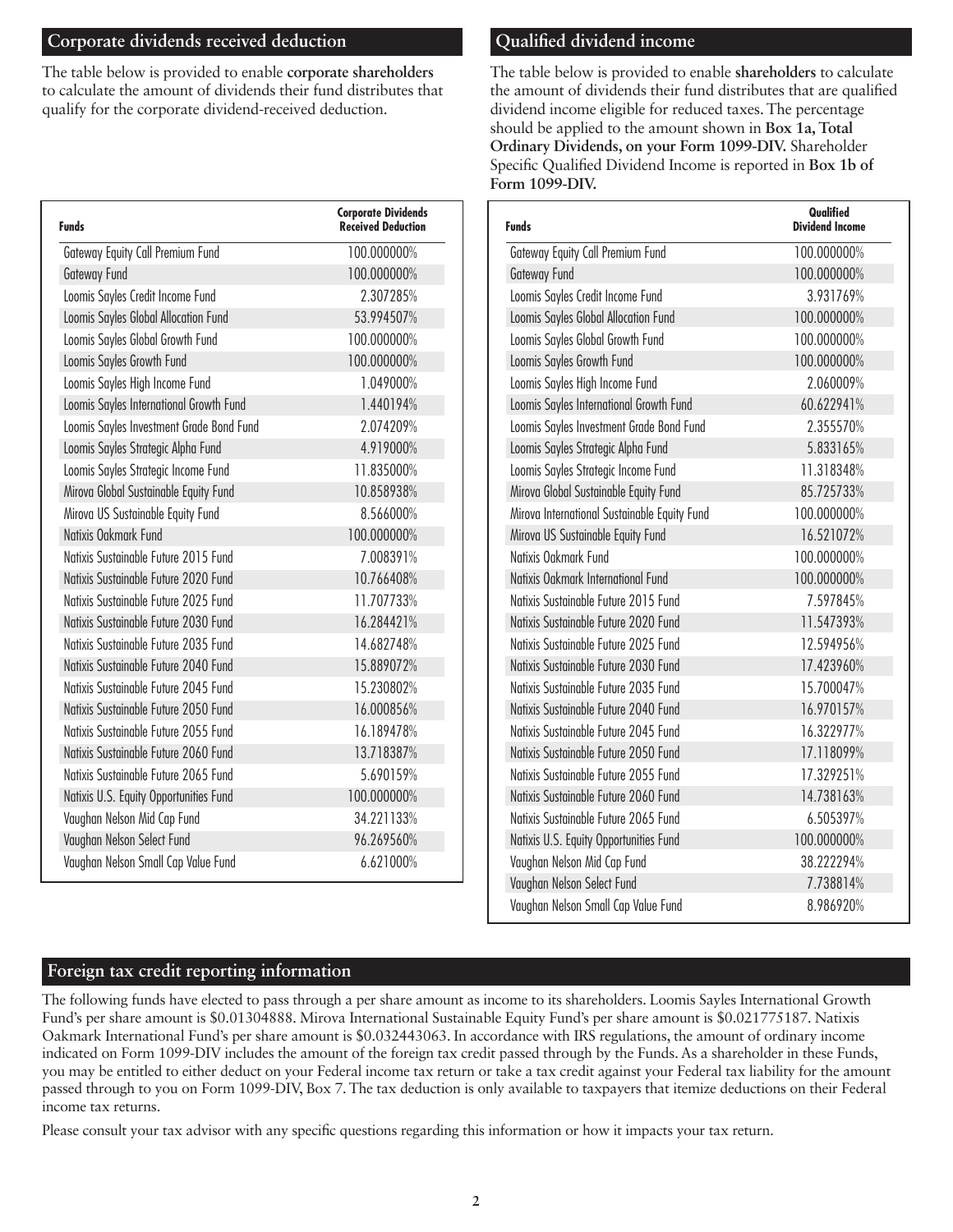# **U.S. government interest for state income tax returns**

Dividends derived from interest on U.S. government securities may be exempt from state and local taxes. The table indicates the percentage of government ordinary income received by the fund and the source from which it was derived. **The table below does not include the following categories as there is no applicable information: Federal Home Loan Bank, Federal Farm Credit Bank, Other Direct Federal Obligations and Other Indirect Federal Obligations.** 

| <b>DIRECT FEDERAL OBLIGATIONS</b>                     |                                    |                               |                            | <b>INDIRECT FEDERAL OBLIGATIONS</b> |             |                                      |           |  |
|-------------------------------------------------------|------------------------------------|-------------------------------|----------------------------|-------------------------------------|-------------|--------------------------------------|-----------|--|
| <b>Funds</b>                                          | <b>UST Bills, Bonds</b><br>& Notes | <b>Student Loan</b><br>Mkting | <b>Tennessee</b><br>Valley | <b>GNMA</b>                         | <b>FNMA</b> | <b>Federal Home Loan</b><br>Mortgage | Repos     |  |
| AlphaSimplex Managed Futures Strategy Fund            | 30.109602%                         | 0.000000%                     | 0.000000%                  | 0.000000%                           | 0.000000%   | 0.000000%                            | 0.000000% |  |
| Loomis Sayles Core Plus Bond Fund                     | 5.546764%                          | 0.000000%                     | 0.964489%                  | 1.627506%                           | 12.436526%  | 7.954043%                            | 0.000000% |  |
| Loomis Sayles Credit Income Fund                      | 1.216045%                          | 0.000000%                     | 0.000000%                  | 0.000000%                           | 0.000000%   | 0.000000%                            | 0.000000% |  |
| Loomis Sayles Global Allocation Fund                  | 1.360577%                          | 0.000000%                     | 0.000000%                  | 0.000000%                           | 0.000000%   | 0.000000%                            | 0.000000% |  |
| Loomis Sayles High Income Fund                        | 0.105698%                          | 0.000000%                     | 0.000000%                  | 0.000000%                           | 0.000000%   | 0.000000%                            | 0.000000% |  |
| Loomis Sayles Intermediate Duration Bond Fund         | 10.170871%                         | 0.000000%                     | 0.000000%                  | 3.263247%                           | 0.000000%   | 1.009666%                            | 0.000000% |  |
| Loomis Sayles Investment Grade Bond Fund              | 0.701551%                          | 0.068386%                     | 0.000000%                  | 0.000000%                           | 0.000030%   | 0.000000%                            | 0.000000% |  |
| Loomis Sayles Limited Term Government and Agency Fund | 33.128471%                         | 0.000000%                     | 0.000000%                  | 13.031062%                          | 9.610929%   | 33.614355%                           | 0.000000% |  |
| Loomis Sayles Strategic Alpha Fund                    | 0.000000%                          | 0.177491%                     | 0.000000%                  | 0.000000%                           | 0.101922%   | 0.004471%                            | 0.000000% |  |
| Loomis Sayles Strategic Income Fund                   | 0.896398%                          | 0.000000%                     | 0.000000%                  | 0.000000%                           | 0.000000%   | 0.000000%                            | 0.000000% |  |
| Natixis Sustainable Future 2015 Fund                  | 1.798038%                          | 0.000000%                     | 0.000000%                  | 0.000000%                           | 2.154839%   | 0.000000%                            | 0.000000% |  |
| Natixis Sustainable Future 2020 Fund                  | 2.638482%                          | 0.000000%                     | 0.000000%                  | 0.000000%                           | 2.629230%   | 0.039849%                            | 0.000000% |  |
| Natixis Sustainable Future 2025 Fund                  | 2.099243%                          | 0.000000%                     | 0.000000%                  | 0.000000%                           | 2.140834%   | 0.084900%                            | 0.000000% |  |
| Natixis Sustainable Future 2030 Fund                  | 2.137329%                          | 0.000000%                     | 0.000000%                  | 0.000000%                           | 2.019013%   | 0.034507%                            | 0.000000% |  |
| Natixis Sustainable Future 2035 Fund                  | 1.030087%                          | 0.000000%                     | 0.000000%                  | 0.000000%                           | 1.030406%   | 0.000000%                            | 0.000000% |  |
| Natixis Sustainable Future 2040 Fund                  | 0.569736%                          | 0.000000%                     | 0.000000%                  | 0.000000%                           | 0.633583%   | 0.005998%                            | 0.000000% |  |
| Natixis Sustainable Future 2045 Fund                  | 0.497102%                          | 0.000000%                     | 0.000000%                  | 0.000000%                           | 0.437952%   | 0.005216%                            | 0.000000% |  |
| Natixis Sustainable Future 2050 Fund                  | 0.487170%                          | 0.000000%                     | 0.000000%                  | 0.000000%                           | 0.427636%   | 0.003015%                            | 0.000000% |  |
| Natixis Sustainable Future 2055 Fund                  | 0.589940%                          | 0.000000%                     | 0.000000%                  | 0.000000%                           | 0.505709%   | 0.000000%                            | 0.000000% |  |
| Natixis Sustainable Future 2060 Fund                  | 0.469691%                          | 0.000000%                     | 0.000000%                  | 0.000000%                           | 0.376613%   | 0.000000%                            | 0.000000% |  |